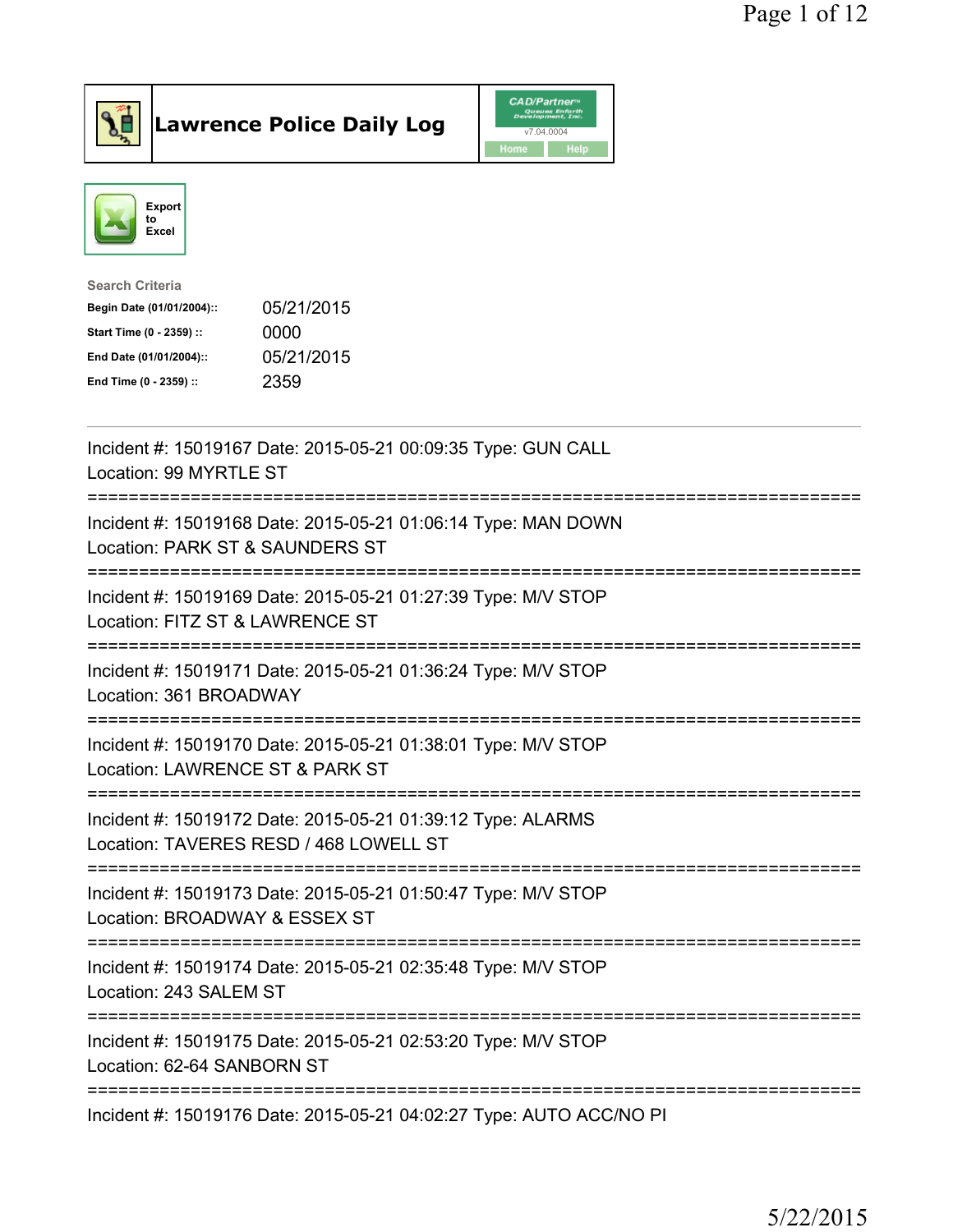| Location: MYRTLE ST & WALNUT ST                                                                                                 |
|---------------------------------------------------------------------------------------------------------------------------------|
| Incident #: 15019177 Date: 2015-05-21 05:28:12 Type: M/V STOP<br>Location: LORING ST & SALEM ST<br>============================ |
| Incident #: 15019179 Date: 2015-05-21 05:43:33 Type: M/V STOP<br>Location: AMES ST & BYRON AV                                   |
| Incident #: 15019178 Date: 2015-05-21 05:43:42 Type: SUS PERS/MV<br>Location: 60 WALNUT ST                                      |
| Incident #: 15019180 Date: 2015-05-21 05:47:36 Type: M/V STOP<br>Location: LORING ST & SALEM ST                                 |
| Incident #: 15019181 Date: 2015-05-21 05:54:28 Type: M/V STOP<br>Location: AMES ST & OLIVE AV                                   |
| Incident #: 15019182 Date: 2015-05-21 05:57:33 Type: M/V STOP<br>Location: FLORAL ST & LOWELL ST<br>==========================  |
| Incident #: 15019183 Date: 2015-05-21 06:12:25 Type: M/V STOP<br>Location: LORING ST & SALEM ST<br>============================ |
| Incident #: 15019184 Date: 2015-05-21 06:45:18 Type: ALARMS<br><b>Location: 1 AUBURN ST</b>                                     |
| Incident #: 15019185 Date: 2015-05-21 06:50:10 Type: M/V STOP<br>Location: 432 LOWELL ST                                        |
| Incident #: 15019186 Date: 2015-05-21 07:04:16 Type: CK WELL BEING<br>Location: 225 ESSEX ST                                    |
| Incident #: 15019188 Date: 2015-05-21 07:08:04 Type: STOL/MV/PAS<br>Location: 94 BRUCE ST                                       |
| Incident #: 15019187 Date: 2015-05-21 07:09:57 Type: M/V STOP<br>Location: LOWELL ST & OXFORD ST                                |
| =========================<br>Incident #: 15019189 Date: 2015-05-21 07:12:08 Type: M/V STOP<br><b>Location: S BROADWAY</b>       |
| Incident #: 15019190 Date: 2015-05-21 07:12:42 Type: CLOSE STREET<br>Location: ANDOVER ST & BLANCHARD ST                        |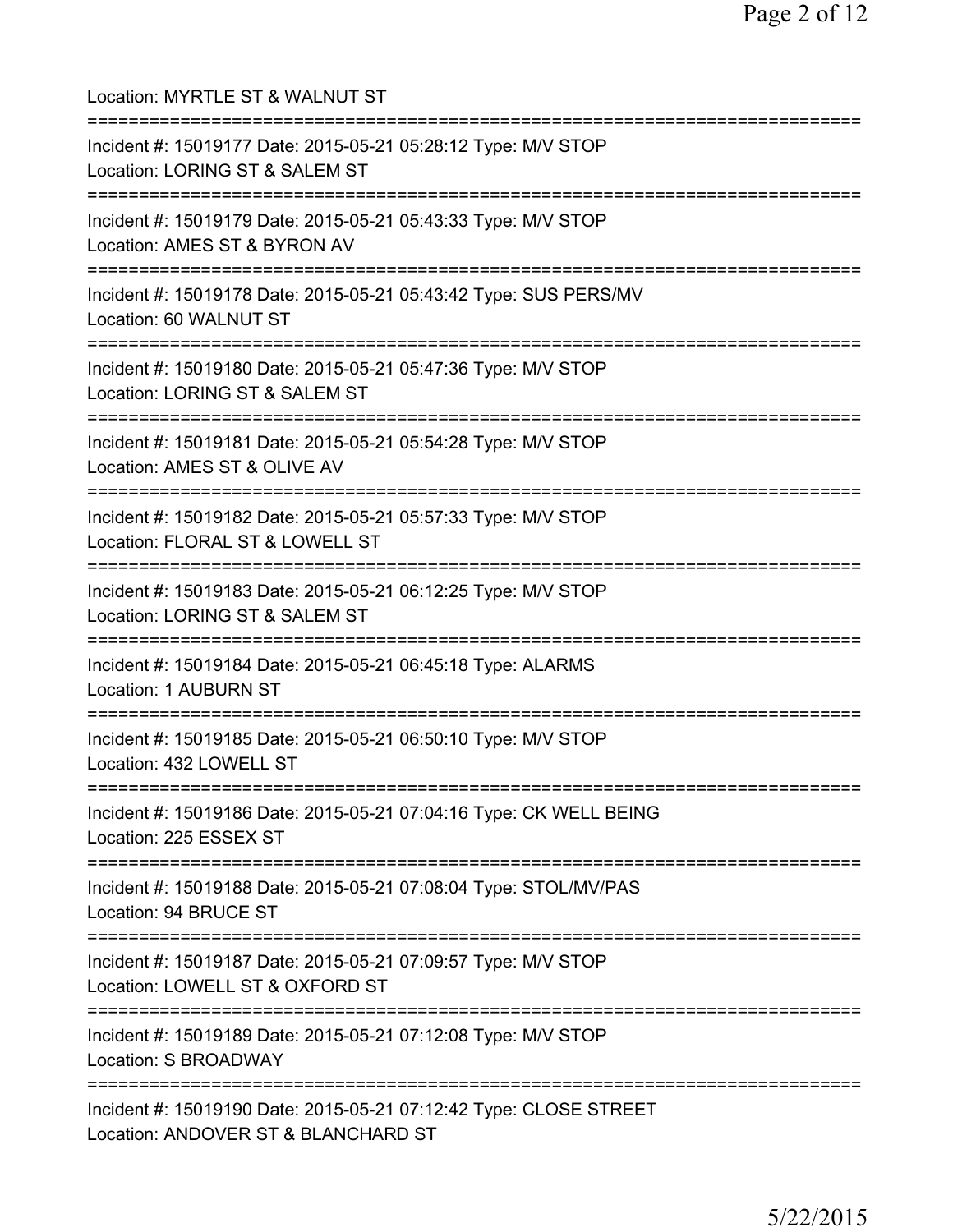| Incident #: 15019191 Date: 2015-05-21 07:21:03 Type: CLOSE STREET<br>Location: EXCHANGE ST & MYRTLE ST                                          |
|-------------------------------------------------------------------------------------------------------------------------------------------------|
| Incident #: 15019192 Date: 2015-05-21 07:23:08 Type: CLOSE STREET<br>Location: CAMBRIDGE ST & WINTHROP AV                                       |
| Incident #: 15019193 Date: 2015-05-21 07:25:17 Type: STOL/MV/PAS<br>Location: 57 GROTON ST                                                      |
| Incident #: 15019194 Date: 2015-05-21 07:27:56 Type: M/V STOP<br>Location: AMES ST & LOWELL ST                                                  |
| Incident #: 15019195 Date: 2015-05-21 07:30:55 Type: TOW OF M/V<br>Location: 83 E HAVERHILL ST                                                  |
| Incident #: 15019196 Date: 2015-05-21 07:40:39 Type: M/V STOP<br>Location: FLORAL ST & LOWELL ST<br>===========================<br>------------ |
| Incident #: 15019198 Date: 2015-05-21 07:43:28 Type: SUS PERS/MV<br>Location: 55 TEWKSBURY ST<br>=============                                  |
| Incident #: 15019197 Date: 2015-05-21 07:44:08 Type: M/V STOP<br>Location: HAVERHILL ST & JACKSON ST                                            |
| Incident #: 15019199 Date: 2015-05-21 07:44:09 Type: SUS PERS/MV<br>Location: 205 BROADWAY                                                      |
| Incident #: 15019200 Date: 2015-05-21 07:48:15 Type: COUNTERFEIT<br>Location: 194 S BROADWAY                                                    |
| Incident #: 15019201 Date: 2015-05-21 07:58:11 Type: M/V STOP<br>Location: AMES ST & LOWELL ST                                                  |
| Incident #: 15019202 Date: 2015-05-21 08:00:43 Type: M/V STOP<br>Location: SHAWSHEEN RD                                                         |
| Incident #: 15019203 Date: 2015-05-21 08:06:43 Type: M/V STOP<br>Location: AMES ST & LOWELL ST                                                  |
| Incident #: 15019204 Date: 2015-05-21 08:10:03 Type: E911 HANGUP<br>Location: 48 MELVIN ST #9-17                                                |
|                                                                                                                                                 |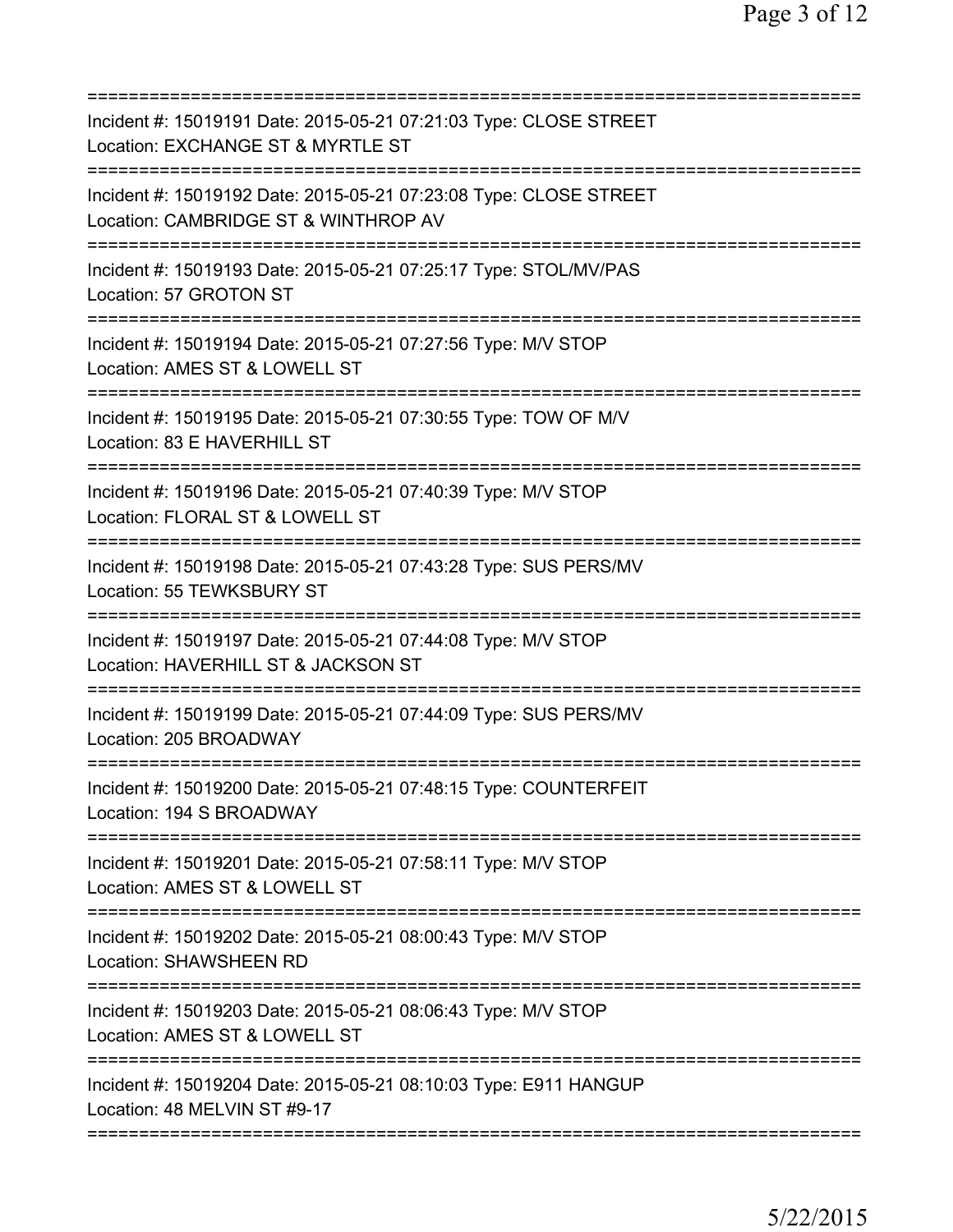| Incident #: 15019205 Date: 2015-05-21 08:10:52 Type: INVESTIGATION<br>Location: PARTHUM SCHOOL / 255 E HAVERHILL ST                        |
|--------------------------------------------------------------------------------------------------------------------------------------------|
| Incident #: 15019206 Date: 2015-05-21 08:13:22 Type: M/V STOP<br>Location: BRUCE SCHOOL / 135 BUTLER ST                                    |
| Incident #: 15019207 Date: 2015-05-21 08:15:59 Type: M/V STOP<br>Location: OSGOOD ST & SALEM ST<br>======================================  |
| Incident #: 15019208 Date: 2015-05-21 08:39:37 Type: M/V STOP<br>Location: HAVERHILL ST & JACKSON ST<br>===========                        |
| Incident #: 15019209 Date: 2015-05-21 08:42:09 Type: M/V STOP<br>Location: FOREST ST & HAVERHILL ST<br>================                    |
| Incident #: 15019210 Date: 2015-05-21 08:48:52 Type: LARCENY/PAST<br>Location: 12 BURKE ST                                                 |
| Incident #: 15019211 Date: 2015-05-21 08:55:26 Type: VIO CITY ORD<br>Location: 112 MARSTON ST<br>==================================        |
| Incident #: 15019212 Date: 2015-05-21 09:09:29 Type: RECOV/STOL/MV<br>Location: 16 CAMPO SECO ST<br>=============                          |
| Incident #: 15019214 Date: 2015-05-21 09:33:15 Type: CK WELL BEING<br>Location: 335 MERRIMACK ST FL 1ST                                    |
| Incident #: 15019213 Date: 2015-05-21 09:33:30 Type: B&E/MV/PAST<br>Location: 10 FALMOUTH ST                                               |
| Incident #: 15019215 Date: 2015-05-21 09:41:57 Type: MEDIC SUPPORT<br>Location: 12 METHUEN ST FL 2NDFL                                     |
| Incident #: 15019216 Date: 2015-05-21 09:44:33 Type: AUTO ACC/NO PI<br>Location: 128 COMMON ST                                             |
| Incident #: 15019217 Date: 2015-05-21 09:55:28 Type: M/V STOP<br>Location: BROADWAY & ESSEX ST<br>===========<br>========================= |
| Incident #: 15019218 Date: 2015-05-21 10:06:17 Type: SUS PERS/MV<br>Location: 43 JEFFERSON ST                                              |
| Incident #: 15019219 Date: 2015-05-21 10:26:01 Type: GENERAL SERV                                                                          |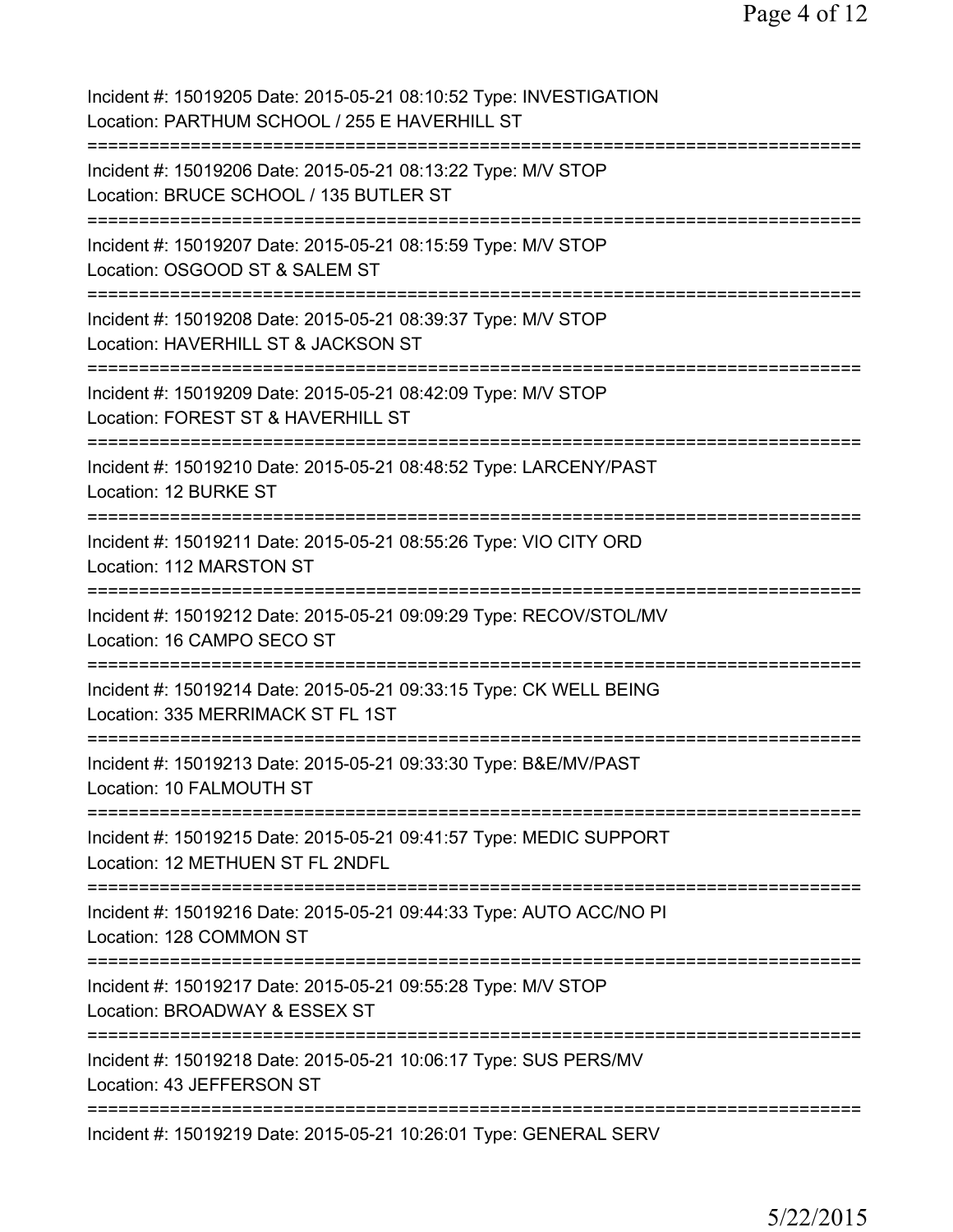| Location: LAWRENCE HIGH SCHOOL / 71 N PARISH RD                                                                                 |
|---------------------------------------------------------------------------------------------------------------------------------|
| Incident #: 15019220 Date: 2015-05-21 10:26:43 Type: M/V STOP<br>Location: HAVERHILL ST & WEST ST                               |
| Incident #: 15019221 Date: 2015-05-21 10:31:41 Type: GENERAL SERV<br>Location: SOUTH LAWRENCE EAST SCHOOL / 165 CRAWFORD ST     |
| Incident #: 15019222 Date: 2015-05-21 10:37:12 Type: COURT DOC SERVE<br>Location: LAWRENCE GENERAL HOSPITAL / 1 GENERAL ST      |
| Incident #: 15019223 Date: 2015-05-21 10:43:09 Type: M/V STOP<br>Location: 2 MUSEUM SQ                                          |
| Incident #: 15019224 Date: 2015-05-21 10:44:47 Type: AUTO ACC/NO PI<br>Location: 205 BROADWAY                                   |
| Incident #: 15019225 Date: 2015-05-21 10:45:12 Type: DISORDERLY<br>Location: BROADWAY & MANCHESTER ST                           |
| Incident #: 15019226 Date: 2015-05-21 10:59:08 Type: ANIMAL COMPL<br>Location: 700 HAVERHILL ST                                 |
| Incident #: 15019227 Date: 2015-05-21 11:01:04 Type: GUN CALL<br><b>Location: NEWBURY</b>                                       |
| Incident #: 15019228 Date: 2015-05-21 11:22:12 Type: MAL DAMAGE<br>Location: 84 OAK ST                                          |
| -----------------------<br>Incident #: 15019229 Date: 2015-05-21 11:27:04 Type: SUS PERS/MV<br>Location: ERVING AV & JACKSON ST |
| Incident #: 15019230 Date: 2015-05-21 11:44:55 Type: LARCENY/PROG<br>Location: 28 SHAW ST                                       |
| Incident #: 15019231 Date: 2015-05-21 11:47:32 Type: M/V STOP<br>Location: 551 COMMON ST                                        |
| Incident #: 15019232 Date: 2015-05-21 11:59:42 Type: M/V STOP<br>Location: BURGER KING / 187 BROADWAY                           |
| Incident #: 15019233 Date: 2015-05-21 12:04:10 Type: SUS PERS/MV<br>Location: 20 DAISY ST                                       |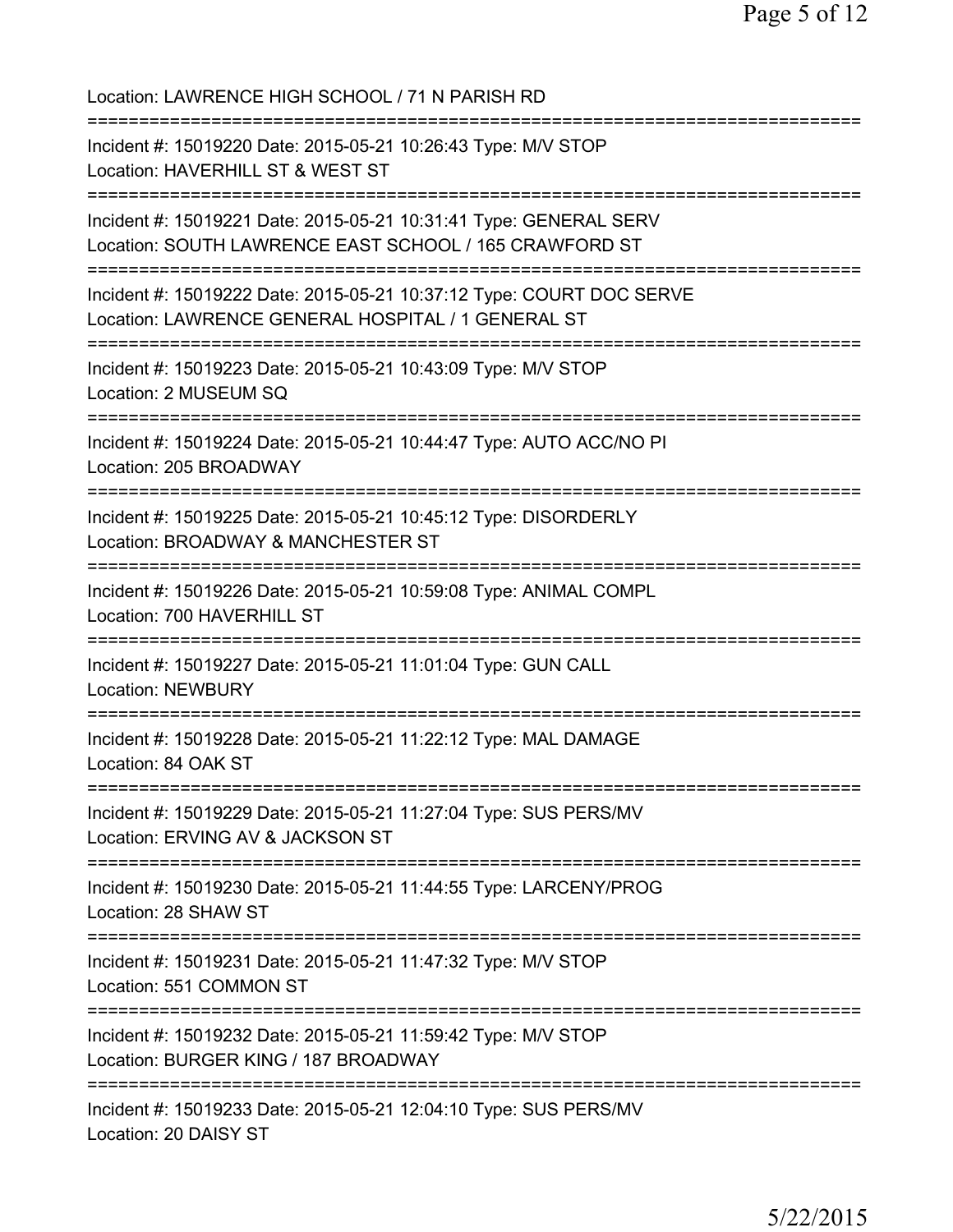| Incident #: 15019234 Date: 2015-05-21 12:05:35 Type: INVESTIGATION<br>Location: 325 HIGH ST                                 |
|-----------------------------------------------------------------------------------------------------------------------------|
| Incident #: 15019235 Date: 2015-05-21 12:27:58 Type: UNKNOWN PROB<br>Location: JACKSON ST & OAK ST                          |
| Incident #: 15019236 Date: 2015-05-21 12:38:37 Type: M/V STOP<br>Location: BANK OF BOSTON / 257 ESSEX ST                    |
| Incident #: 15019237 Date: 2015-05-21 12:40:06 Type: LOST PROPERTY<br>Location: 5 WILMOT ST                                 |
| Incident #: 15019238 Date: 2015-05-21 12:55:11 Type: FIGHT<br>Location: 27 HANCOCK ST                                       |
| Incident #: 15019239 Date: 2015-05-21 13:02:08 Type: B&E/MV/ATTEMP<br>Location: 1 GENERAL ST                                |
| Incident #: 15019240 Date: 2015-05-21 13:03:00 Type: M/V STOP<br>Location: CARRIBBEAN BAKERY / 205 BROADWAY                 |
| Incident #: 15019241 Date: 2015-05-21 13:03:52 Type: 209A/SERVE<br>Location: 127 FARNHAM ST<br>--------------------         |
| Incident #: 15019242 Date: 2015-05-21 13:09:54 Type: ANIMAL COMPL<br>Location: SOUTH LAWRENCE EAST SCHOOL / 165 CRAWFORD ST |
| Incident #: 15019243 Date: 2015-05-21 13:11:08 Type: 209A/SERVE<br>Location: 372 S UNION ST                                 |
| Incident #: 15019245 Date: 2015-05-21 13:12:20 Type: AUTO ACC/PED<br>Location: AMESBURY ST & ESSEX ST                       |
| Incident #: 15019244 Date: 2015-05-21 13:12:21 Type: M/V STOP<br>Location: 402 BROADWAY                                     |
| Incident #: 15019246 Date: 2015-05-21 13:28:26 Type: 209A/SERVE<br>Location: 205 CRAWFORD ST                                |
| Incident #: 15019247 Date: 2015-05-21 13:36:09 Type: B&E/MV/PAST<br>Location: 417 CANAL ST                                  |
|                                                                                                                             |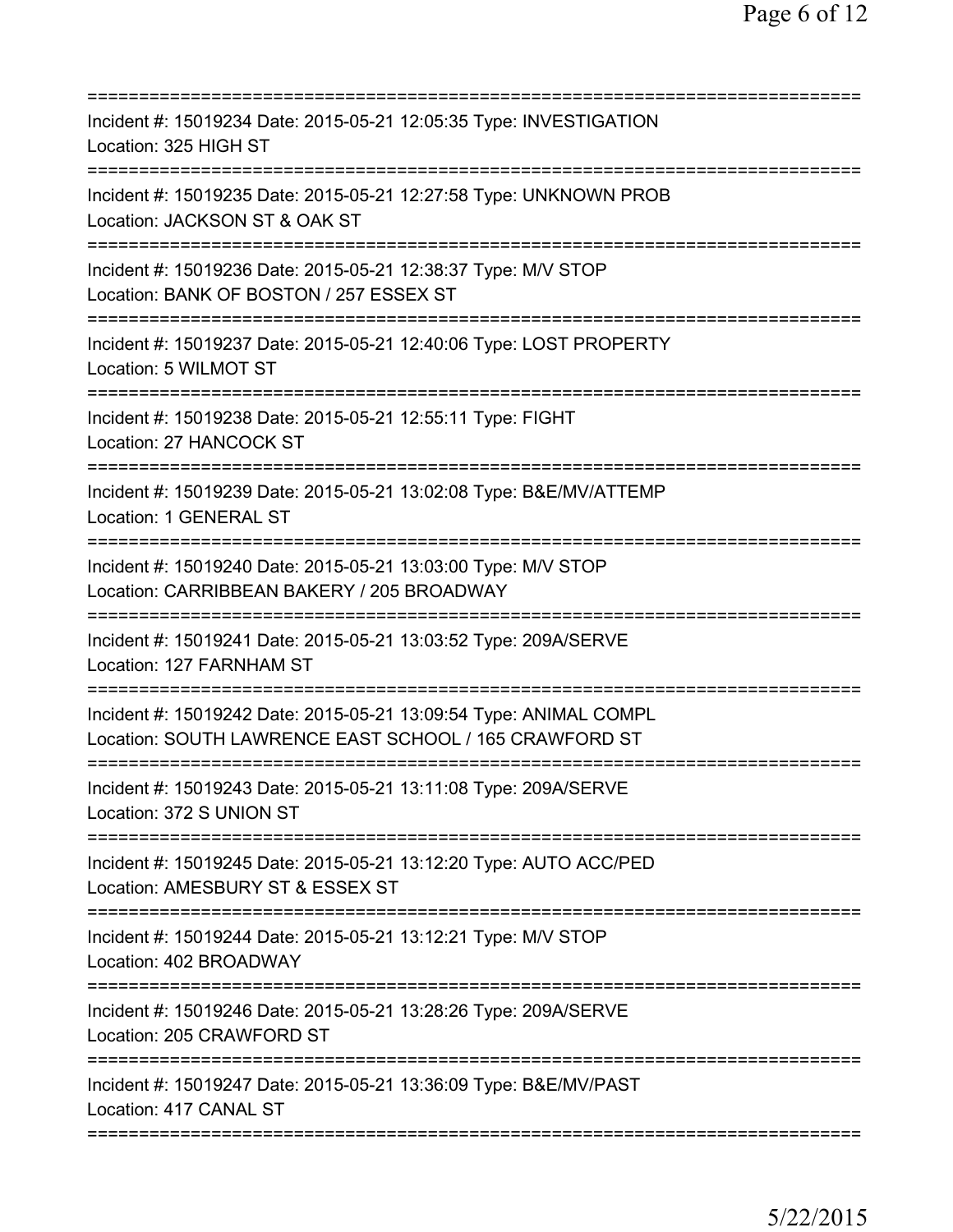| Incident #: 15019248 Date: 2015-05-21 13:38:37 Type: M/V STOP<br>Location: DAISY ST & HOLLY ST                |
|---------------------------------------------------------------------------------------------------------------|
| Incident #: 15019249 Date: 2015-05-21 13:54:33 Type: MV/BLOCKING<br>Location: PROSPECT CT                     |
| Incident #: 15019250 Date: 2015-05-21 13:54:47 Type: MISSING PERS<br>Location: 47 BYRON AV<br>--------------- |
| Incident #: 15019251 Date: 2015-05-21 13:57:37 Type: DOMESTIC/PROG<br>Location: 588 ANDOVER ST FL 2NDFL       |
| Incident #: 15019252 Date: 2015-05-21 13:59:43 Type: ANIMAL COMPL<br>Location: 31 BERKELEY ST                 |
| Incident #: 15019254 Date: 2015-05-21 14:01:35 Type: RECOV/STOL/MV<br>Location: 45 FARNHAM ST                 |
| Incident #: 15019253 Date: 2015-05-21 14:03:48 Type: INVEST CONT<br>Location: 4 LEXINGTON ST                  |
| Incident #: 15019255 Date: 2015-05-21 14:18:32 Type: B&E/MV/PAST<br>Location: 1 GENERAL ST                    |
| Incident #: 15019256 Date: 2015-05-21 14:23:27 Type: HARASSMENT<br>Location: 28 PLEASANT ST                   |
| Incident #: 15019257 Date: 2015-05-21 14:49:45 Type: LARCENY/MV/PAST<br>Location: 59 CHESTER ST               |
| Incident #: 15019258 Date: 2015-05-21 14:59:38 Type: AUTO ACC/PED<br>Location: 356 BROADWAY                   |
| Incident #: 15019259 Date: 2015-05-21 15:11:14 Type: DISTURBANCE<br>Location: 135 GARDEN ST FL 1STFL          |
| Incident #: 15019260 Date: 2015-05-21 15:18:19 Type: KEEP PEACE<br>Location: 1 GALE ST FL 2NDFL               |
| Incident #: 15019261 Date: 2015-05-21 15:20:37 Type: B&E/MV/PAST<br>Location: 106 PARKER ST                   |
| Incident #: 15019262 Date: 2015-05-21 15:23:16 Type: M/V STOP                                                 |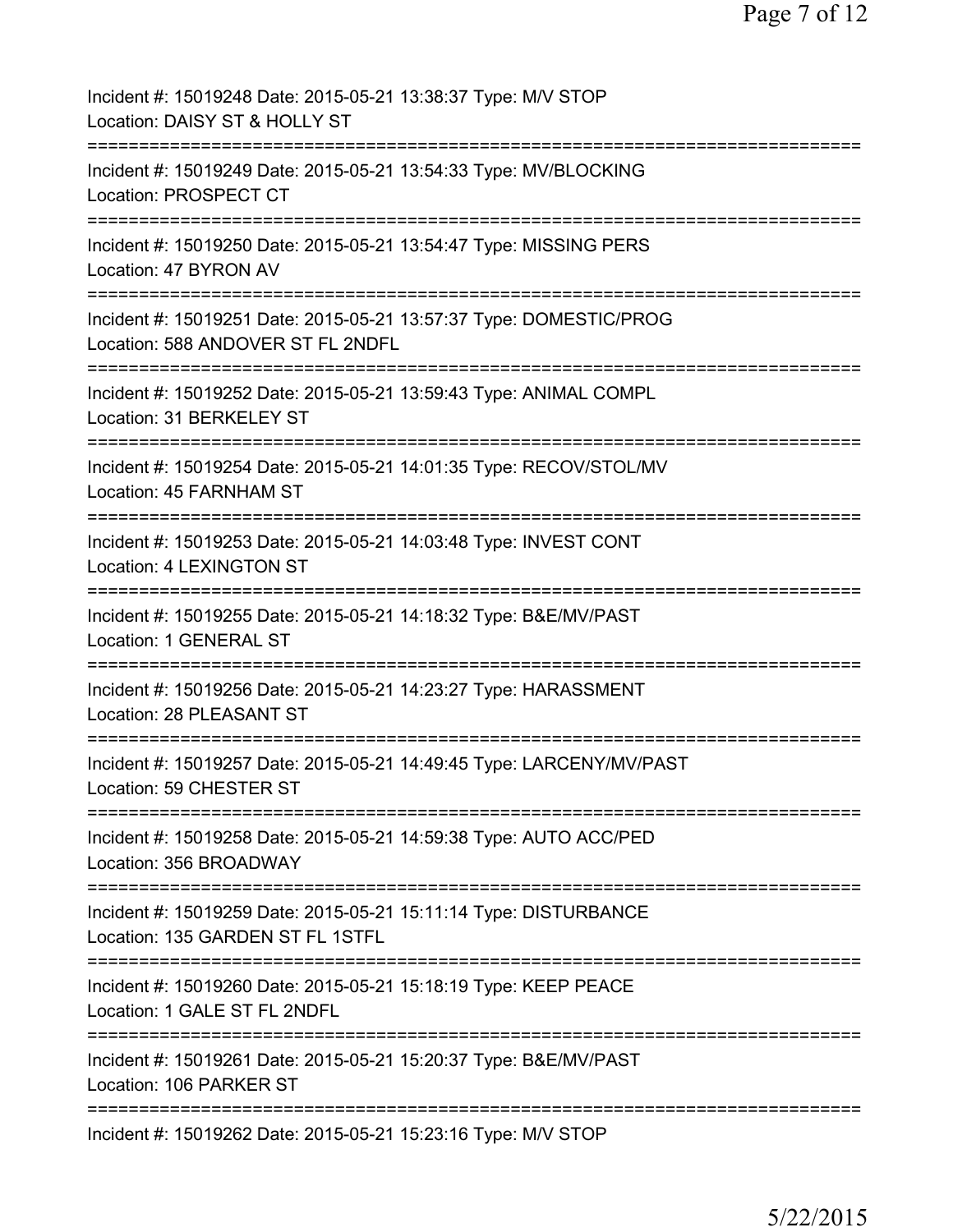| <b>Location: CURRANT HILL RD</b>                                                                                                           |
|--------------------------------------------------------------------------------------------------------------------------------------------|
| Incident #: 15019263 Date: 2015-05-21 15:24:36 Type: M/V STOP<br><b>Location: BARKER ST</b><br>==============================              |
| Incident #: 15019265 Date: 2015-05-21 15:39:09 Type: AUTO ACC/PI<br>Location: DAVIS ST & DRACUT ST<br>==================================== |
| Incident #: 15019264 Date: 2015-05-21 15:39:22 Type: SUICIDE ATTEMPT<br>Location: 28 MELROSE ST FL 2ND                                     |
| Incident #: 15019266 Date: 2015-05-21 15:42:47 Type: MEDIC SUPPORT<br>Location: 217 CRAWFORD ST                                            |
| Incident #: 15019267 Date: 2015-05-21 16:06:29 Type: 209A/SERVE<br>Location: 39 TRENTON ST                                                 |
| Incident #: 15019268 Date: 2015-05-21 16:07:46 Type: SUS PERS/MV<br>Location: 247 FARNHAM ST                                               |
| Incident #: 15019269 Date: 2015-05-21 16:12:25 Type: SUS PERS/MV<br>Location: 195 LOWELL ST                                                |
| Incident #: 15019270 Date: 2015-05-21 16:18:06 Type: TOW OF M/V<br>Location: 112 MARSTON ST                                                |
| Incident #: 15019271 Date: 2015-05-21 16:19:35 Type: SUS PERS/MV<br>Location: 247 FARNHAM ST                                               |
| =========================<br>Incident #: 15019272 Date: 2015-05-21 16:20:08 Type: INVEST CONT<br>Location: 4 LEXINGTON ST                  |
| Incident #: 15019273 Date: 2015-05-21 16:20:15 Type: AUTO ACC/UNK PI<br>Location: BENNINGTON ST & PARK ST                                  |
| Incident #: 15019274 Date: 2015-05-21 16:25:55 Type: DISTURBANCE<br>Location: ORIGINAL PLASTIC COVERS / 300 CANAL ST                       |
| :=======================<br>Incident #: 15019275 Date: 2015-05-21 16:29:52 Type: CK WELL BEING<br>Location: ESSEX ST & UNION ST            |
| Incident #: 15019276 Date: 2015-05-21 16:30:49 Type: UNWANTEDGUEST<br>Location: 58 OSGOOD ST FL 2NDFL                                      |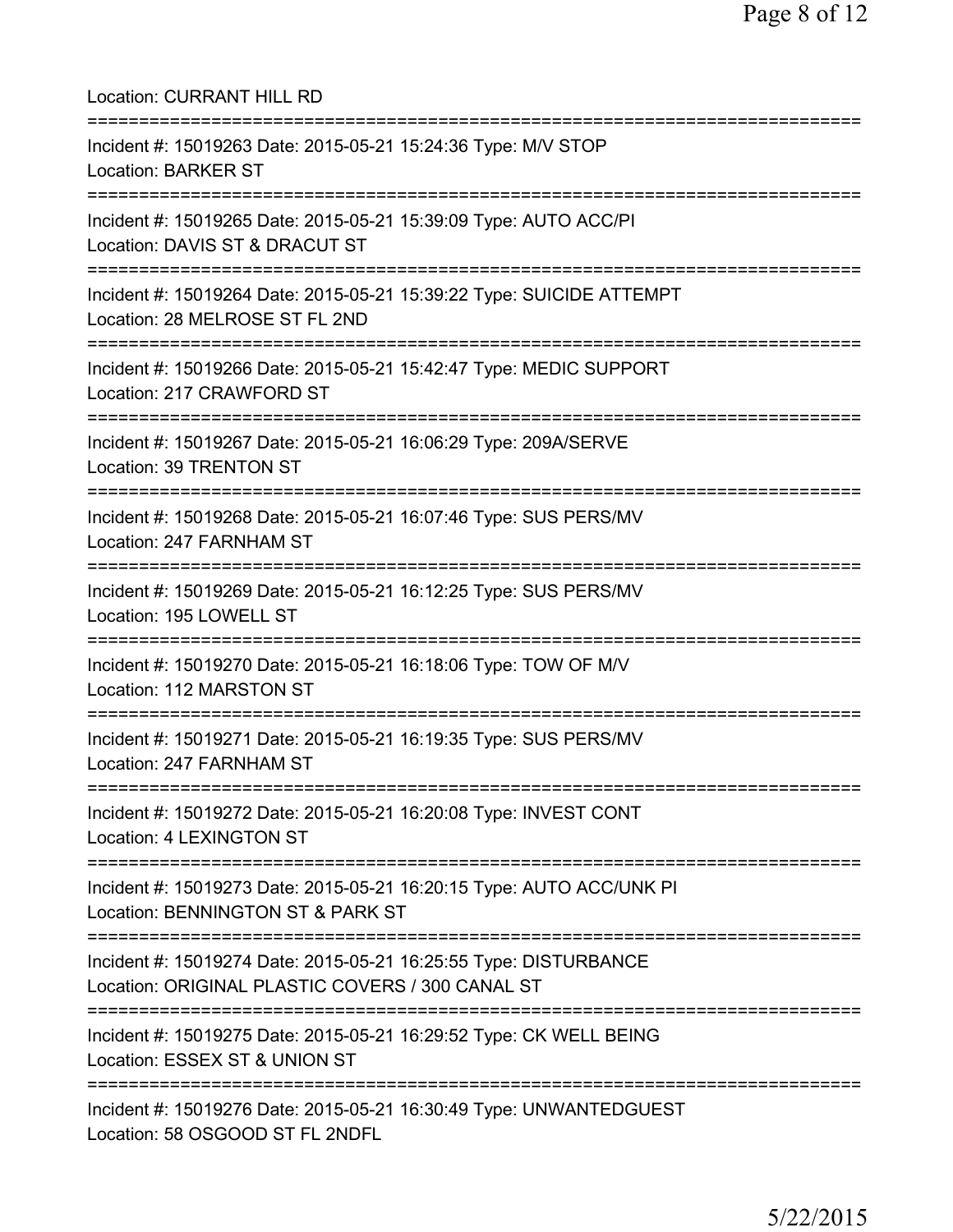| Incident #: 15019277 Date: 2015-05-21 16:46:17 Type: FIGHT<br>Location: 1 CAULKINS CT                                                  |
|----------------------------------------------------------------------------------------------------------------------------------------|
| Incident #: 15019279 Date: 2015-05-21 16:51:06 Type: SUICIDE ATTEMPT<br>Location: S UNION ST                                           |
| Incident #: 15019278 Date: 2015-05-21 16:51:42 Type: WIRE DOWN<br>Location: HAVERHILL ST & JACKSON ST<br>============================= |
| Incident #: 15019280 Date: 2015-05-21 17:12:15 Type: KEEP PEACE<br>Location: 39 TRENTON ST                                             |
| Incident #: 15019281 Date: 2015-05-21 17:23:30 Type: MEDIC SUPPORT<br>Location: 236 S UNION ST #B                                      |
| Incident #: 15019282 Date: 2015-05-21 17:29:34 Type: M/V STOP<br>Location: BRADFORD ST & BROADWAY                                      |
| Incident #: 15019283 Date: 2015-05-21 17:40:29 Type: M/V STOP<br>Location: HAWLEY ST & S BROADWAY                                      |
| Incident #: 15019284 Date: 2015-05-21 17:44:06 Type: M/V STOP<br>Location: CROSS ST & FRANKLIN ST                                      |
| Incident #: 15019285 Date: 2015-05-21 17:48:49 Type: ALARM/BURG<br>Location: NEW ENGLAND METHODIST CHURCH / 276 ESSEX ST               |
| Incident #: 15019286 Date: 2015-05-21 17:56:50 Type: AUTO ACC/PED<br>Location: 18 BELLEVUE ST                                          |
| Incident #: 15019287 Date: 2015-05-21 18:00:23 Type: E911 HANGUP<br>Location: 35 BELLEVUE ST                                           |
| Incident #: 15019288 Date: 2015-05-21 18:02:37 Type: DISTURBANCE<br>Location: BROADWAY & CANAL ST                                      |
| Incident #: 15019289 Date: 2015-05-21 18:14:12 Type: UNWANTEDGUEST<br>Location: 11 GREEN ST #7                                         |
| Incident #: 15019290 Date: 2015-05-21 18:16:34 Type: THREATS<br>Location: 39 CHELMSFORD ST                                             |
|                                                                                                                                        |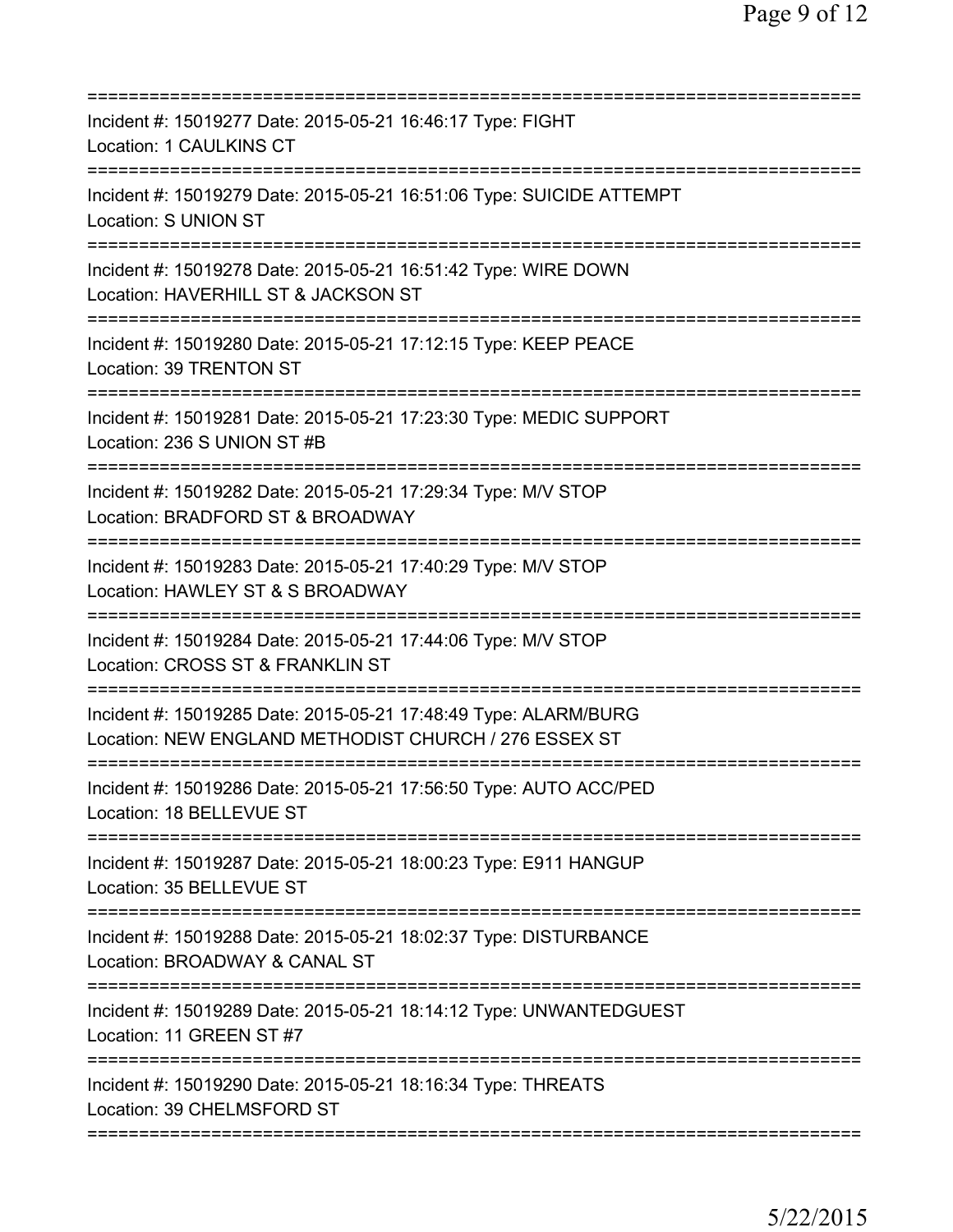| Incident #: 15019291 Date: 2015-05-21 18:24:54 Type: M/V STOP<br>Location: CANTON ST & PROSPECT ST                                                  |
|-----------------------------------------------------------------------------------------------------------------------------------------------------|
| Incident #: 15019292 Date: 2015-05-21 18:37:45 Type: SUS PERS/MV<br>Location: NEWTON ST & SALEM ST                                                  |
| Incident #: 15019293 Date: 2015-05-21 18:45:35 Type: MAL DAMG PROG<br>Location: 27 BUTLER ST                                                        |
| Incident #: 15019294 Date: 2015-05-21 19:06:24 Type: INVEST CONT<br>Location: 99 MYRTLE ST                                                          |
| Incident #: 15019295 Date: 2015-05-21 19:08:06 Type: ALARM/BURG<br>Location: GOOD SHEPARDS CENTER / 412 HAMPSHIRE ST                                |
| Incident #: 15019296 Date: 2015-05-21 19:30:22 Type: FRAUD<br>Location: 205 BROADWAY                                                                |
| Incident #: 15019297 Date: 2015-05-21 19:36:15 Type: INVEST CONT<br>Location: 19 WINTER ST                                                          |
| Incident #: 15019298 Date: 2015-05-21 19:42:33 Type: M/V STOP<br>Location: HOWARD ST & PLEASANT ST                                                  |
| Incident #: 15019299 Date: 2015-05-21 19:51:51 Type: ALARM/BURG<br>Location: RESD; DAVID MCGRATH / 98 BRADFORD ST                                   |
| Incident #: 15019300 Date: 2015-05-21 19:55:34 Type: CARJACKING<br>Location: CUSTER ST & PROSPECT ST                                                |
| Incident #: 15019301 Date: 2015-05-21 19:57:37 Type: MAL DAMAGE<br>Location: 245 JACKSON ST                                                         |
| Incident #: 15019302 Date: 2015-05-21 20:07:37 Type: DISORDERLY<br>Location: TREASURE PC / 180 BOXFORD ST<br>===============================        |
| Incident #: 15019303 Date: 2015-05-21 20:14:04 Type: SUS PERS/MV<br>Location: ANDOVER PIPE ORGAN COMPANY / 560 BROADWAY<br>======================== |
| Incident #: 15019304 Date: 2015-05-21 20:17:33 Type: SUS PERS/MV<br><b>Location: AYER RD</b>                                                        |
| Incident #: 15019305 Date: 2015-05-21 21:05:51 Type: M/V STOP                                                                                       |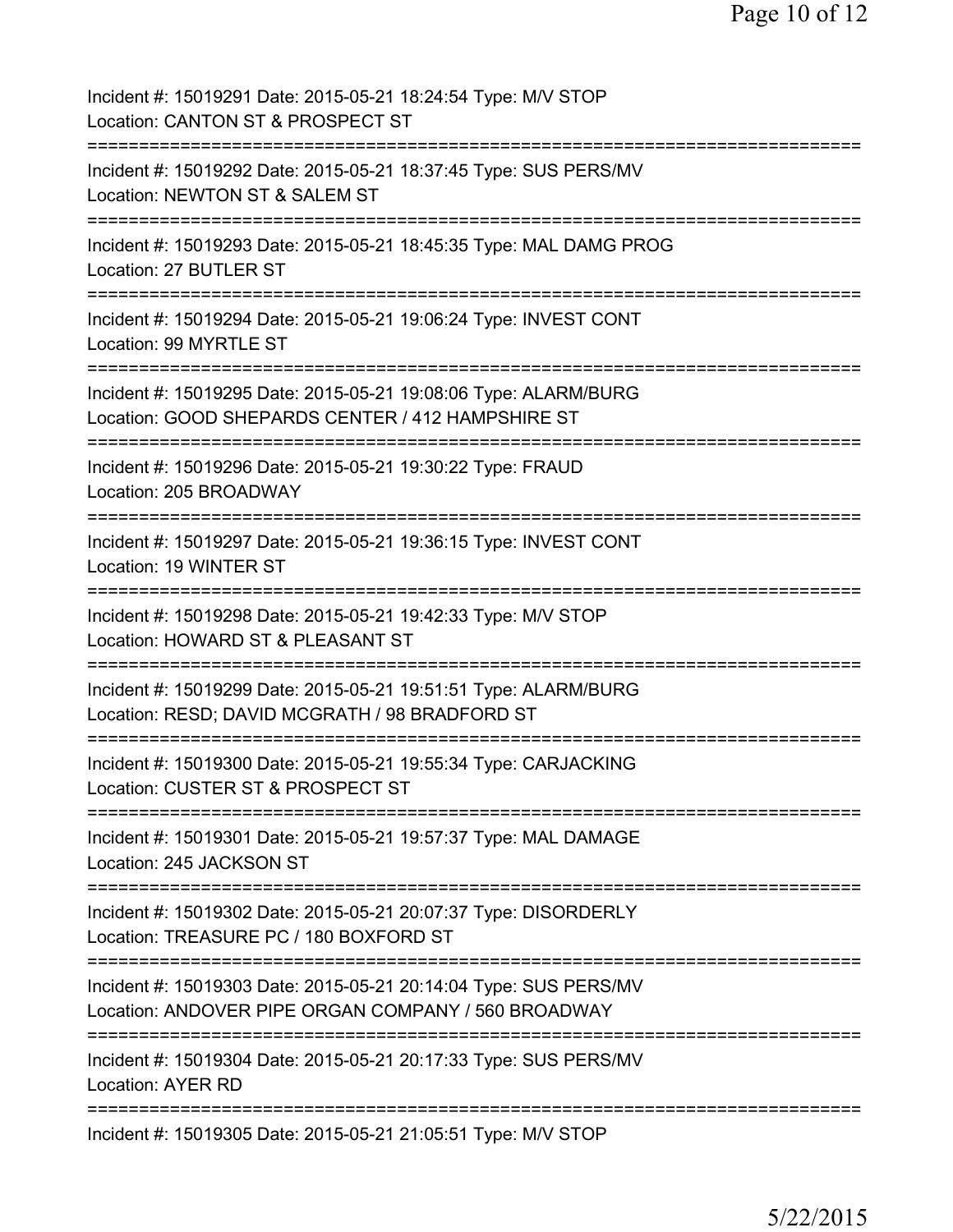Location: CLINTON CT & CROSS ST =========================================================================== Incident #: 15019306 Date: 2015-05-21 21:07:20 Type: DISTURBANCE Location: DEMOULAS MARKET / 700 ESSEX ST =========================================================================== Incident #: 15019307 Date: 2015-05-21 21:16:27 Type: INVEST CONT Location: NEW BALANCE ATHLETIC SHOE CORP / 5 S UNION ST =========================================================================== Incident #: 15019308 Date: 2015-05-21 21:17:21 Type: FIGHT Location: 25 SPRINGFIELD ST =========================================================================== Incident #: 15019309 Date: 2015-05-21 21:27:12 Type: DISTURBANCE Location: 59 BROOKFIELD ST FL 3 =========================================================================== Incident #: 15019310 Date: 2015-05-21 21:33:36 Type: ALARM/BURG Location: TECH. INC. / 65 GLENN ST =========================================================================== Incident #: 15019311 Date: 2015-05-21 21:36:16 Type: FIGHT Location: 25 SPRINGFIELD ST =========================================================================== Incident #: 15019312 Date: 2015-05-21 21:48:20 Type: NOISE ORD Location: HAFFNERS CAR WASH / PARKER & MARKET =========================================================================== Incident #: 15019313 Date: 2015-05-21 21:52:41 Type: A&B D/W PAST Location: 108 WACHUSETTS AV =========================================================================== Incident #: 15019314 Date: 2015-05-21 21:57:50 Type: NOISE ORD Location: BAVARIAN CLUB / 41 KNOX ST =========================================================================== Incident #: 15019315 Date: 2015-05-21 22:12:21 Type: SUS PERS/MV Location: 38 CROSBY ST =========================================================================== Incident #: 15019316 Date: 2015-05-21 22:25:36 Type: SUS PERS/MV Location: 16 LENOX ST =========================================================================== Incident #: 15019317 Date: 2015-05-21 22:35:54 Type: UNWANTEDGUEST Location: 274 HAMPSHIRE ST FL 1 =========================================================================== Incident #: 15019318 Date: 2015-05-21 22:40:09 Type: LARCENY/MV/PAST Location: 427 LOWELL ST =========================================================================== Incident #: 15019319 Date: 2015-05-21 22:49:20 Type: NOISE ORD Location: 9 FALLON ST